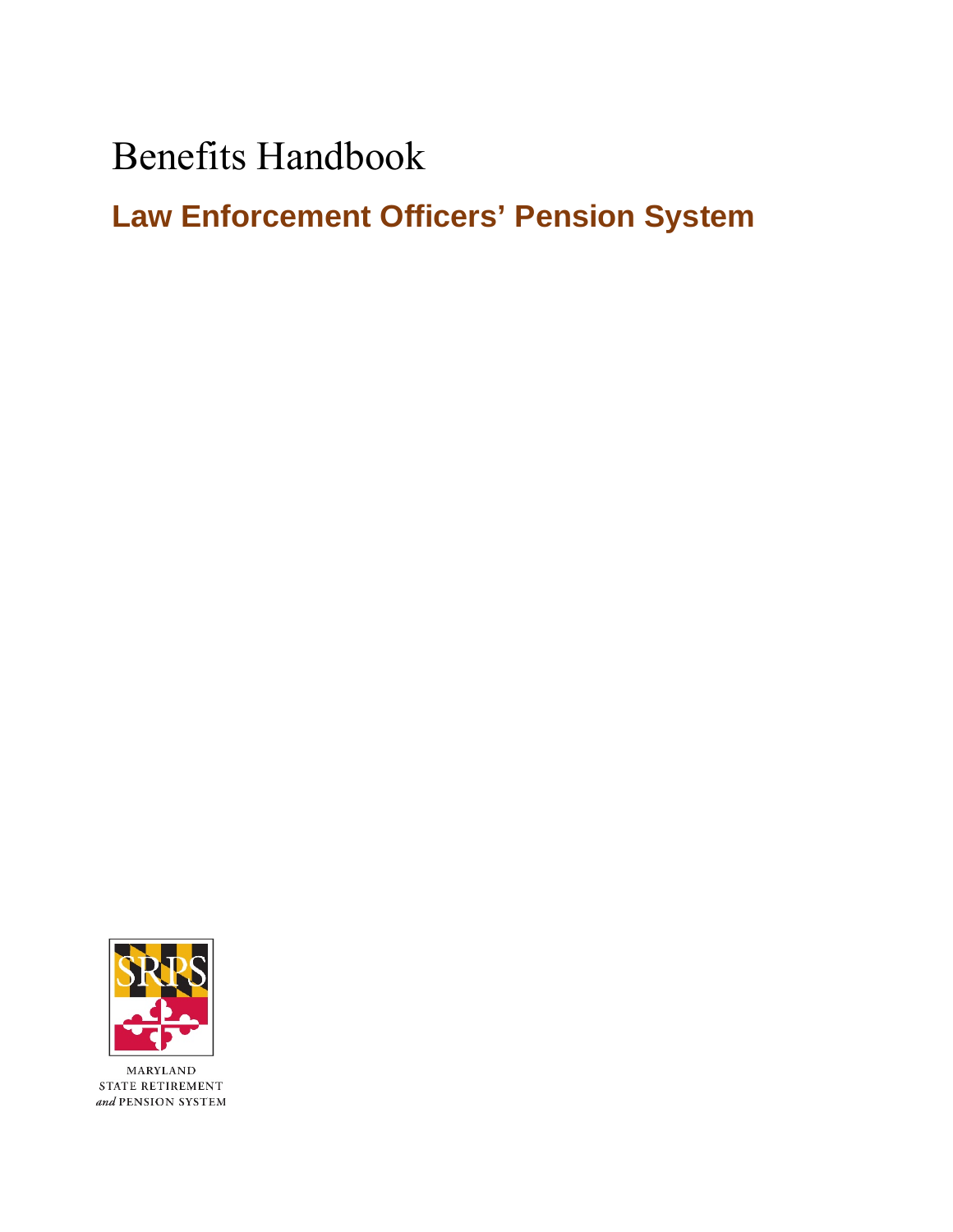# Benefits Handbook **Law Enforcement Officers' Pension System**

Prepared by The Maryland State Retirement Agency 120 East Baltimore Street Baltimore, Maryland 21202-6700

410-625-5555 1-800-492-5909

**Revised October 2020**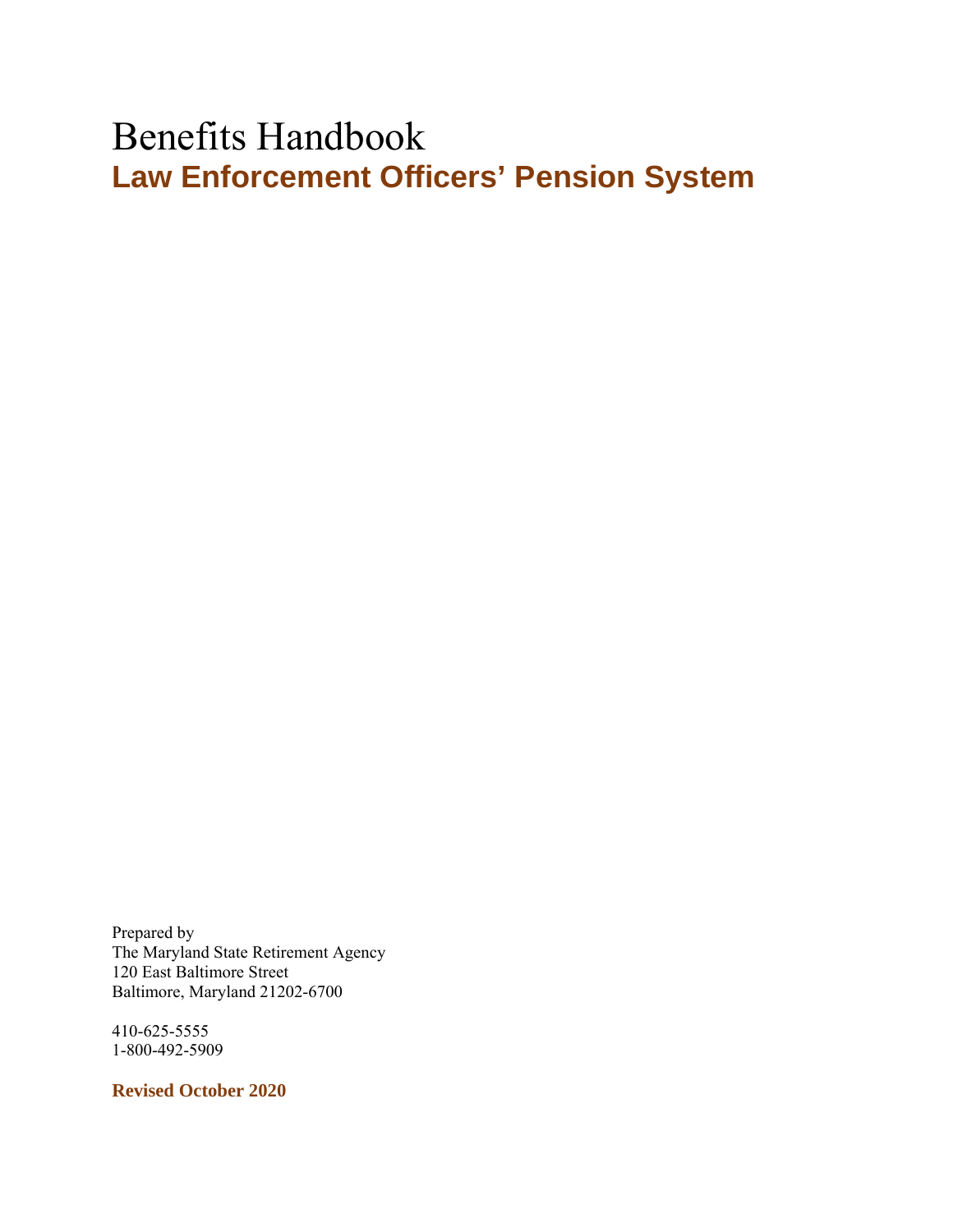# **Message from the Board of Trustees**

This booklet provides detailed information on the features and benefits of your retirement plan. Even though, as a member of the Law Enforcement Officers' Pension System, you are probably somewhat familiar with your benefits, this book explains them in everyday language. Major topics addressed are:

- Who is eligible for membership
- When membership ends
- How your benefits are funded
- How you earn service credit
- What benefits are provided
- What the eligibility requirements for the different benefits are
- How to calculate benefit income
- How to file for benefits
- What you need to know after retiring
- Where to get help with your retirement questions

The benefits described in this book are valuable to you and your family — not only when you retire, but now, while you work. We encourage you to use this booklet throughout your career and to contact the Retirement Agency if you need assistance. Please note, however, that this booklet provides only a summary of the features and benefits of your pension plan. Pension provisions summarized in this document are set forth in the State Personnel and Pensions Article of the Annotated Code of Maryland and Title 22 of the Code of Maryland Regulations. If there are any questions of interpretation, the provisions of the State Personnel and Pensions Article and regulations will control to resolve them.

Throughout your career it's wise to take an active interest in your retirement plan. That's why the Retirement Agency offers a number of resources to keep you informed of benefit matters affecting you now and in the future. You may access your account online by using the mySRPS secure access participant portal. Please see our website at sra.maryland.gov for more information. The Retirement Agency creates an annual Personal Statement of Benefits for you each fall, and publishes newsletters, *The Mentor* for members and the *Retiree News & Notes* for retirees. You may also reach a retirement benefits specialist at 410-625-5555 or toll-free at 1-800-492-5909 with any questions you have.

You should also be aware of other benefits, such as health insurance, which may continue through your employer after you retire. Contact your personnel office for more information.

Each of you has our very best wishes for a successful career.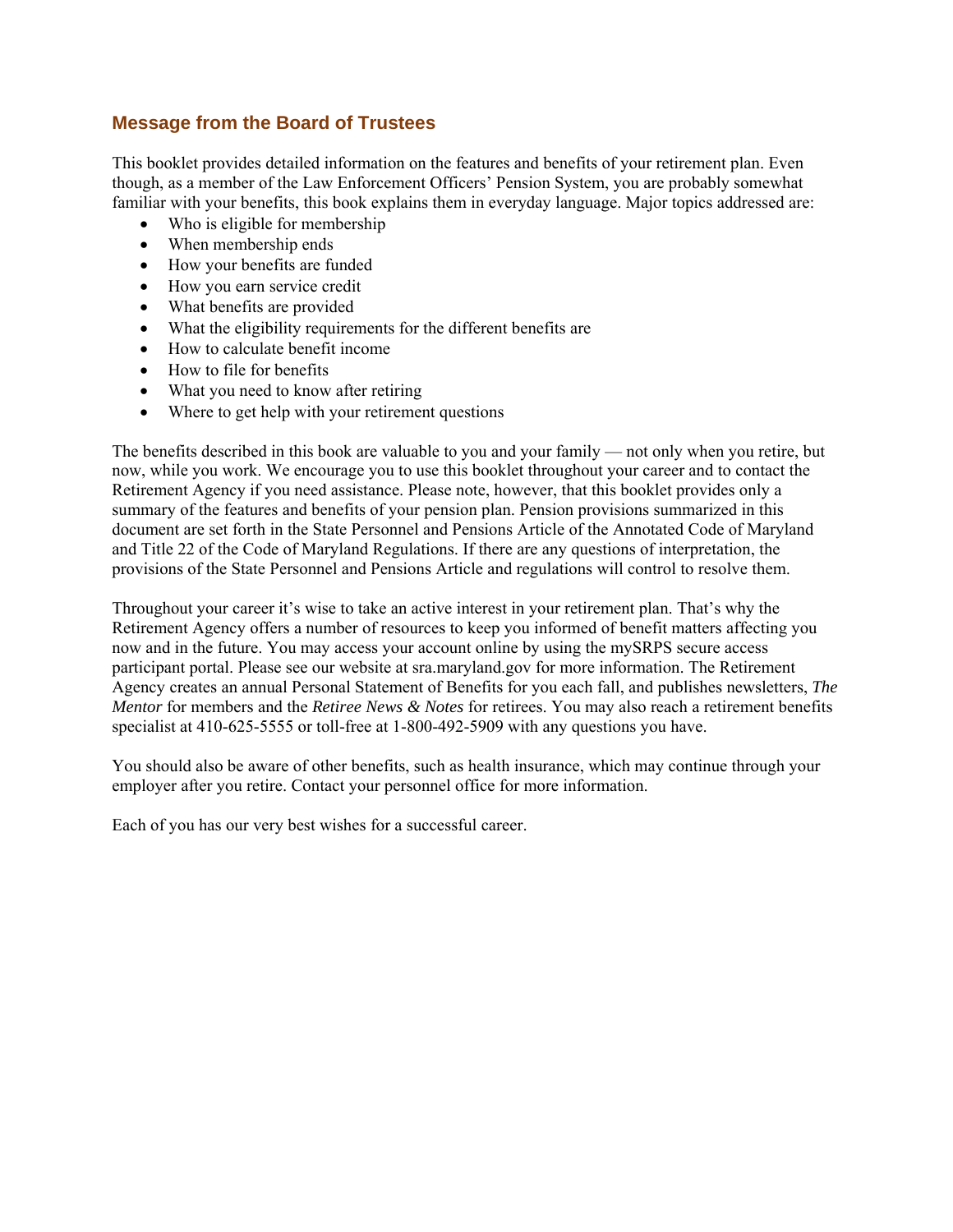# **Table of Contents**

| 1. Membership in the Law Enforcement |  |
|--------------------------------------|--|
| <b>Officers' Pension System</b>      |  |
|                                      |  |
|                                      |  |
|                                      |  |
|                                      |  |
|                                      |  |
| Questions to Ask Before              |  |
|                                      |  |

### **2. Funding Your Benefits**

#### **3. How You Earn or Accrue Service Credit**

# **4. Your Benefits**

| Applying for a Service Retirement 21 |  |
|--------------------------------------|--|

#### **5. Calculating Your Benefits**

| Key Elements of the Benefit Formula22      |  |
|--------------------------------------------|--|
| Assumptions Used in Sample Calculations 22 |  |
| Normal Service Retirement22                |  |
|                                            |  |
|                                            |  |

#### **6. Preparing for Retirement**

#### **7. Deferred Retirement Option Program (DROP)**

| Payment of DROP Account Balance 29          |  |
|---------------------------------------------|--|
| Payment of Monthly Retirement Allowance  29 |  |

#### **8. After You Retire and During Retirement**

| Suspension of Disability Retirement  31          |  |
|--------------------------------------------------|--|
|                                                  |  |
|                                                  |  |
|                                                  |  |
|                                                  |  |
|                                                  |  |
| <b>Voluntary Deductions From Your Retirement</b> |  |
|                                                  |  |
|                                                  |  |

#### **9. SRPS Resources**

**Glossary of Terms** .......................................... 38

**October 2020** This booklet provides a summary of the features and benefits of your pension plan as of the publication date. Pension provisions outlined in this document are set forth in the State Personnel and Pensions Article of the Annotated Code of Maryland and Title 22 of the Code of Maryland Regulations. If there are any questions of interpretation, the provisions of the State Personnel and Pensions Article and regulations will control to resolve them.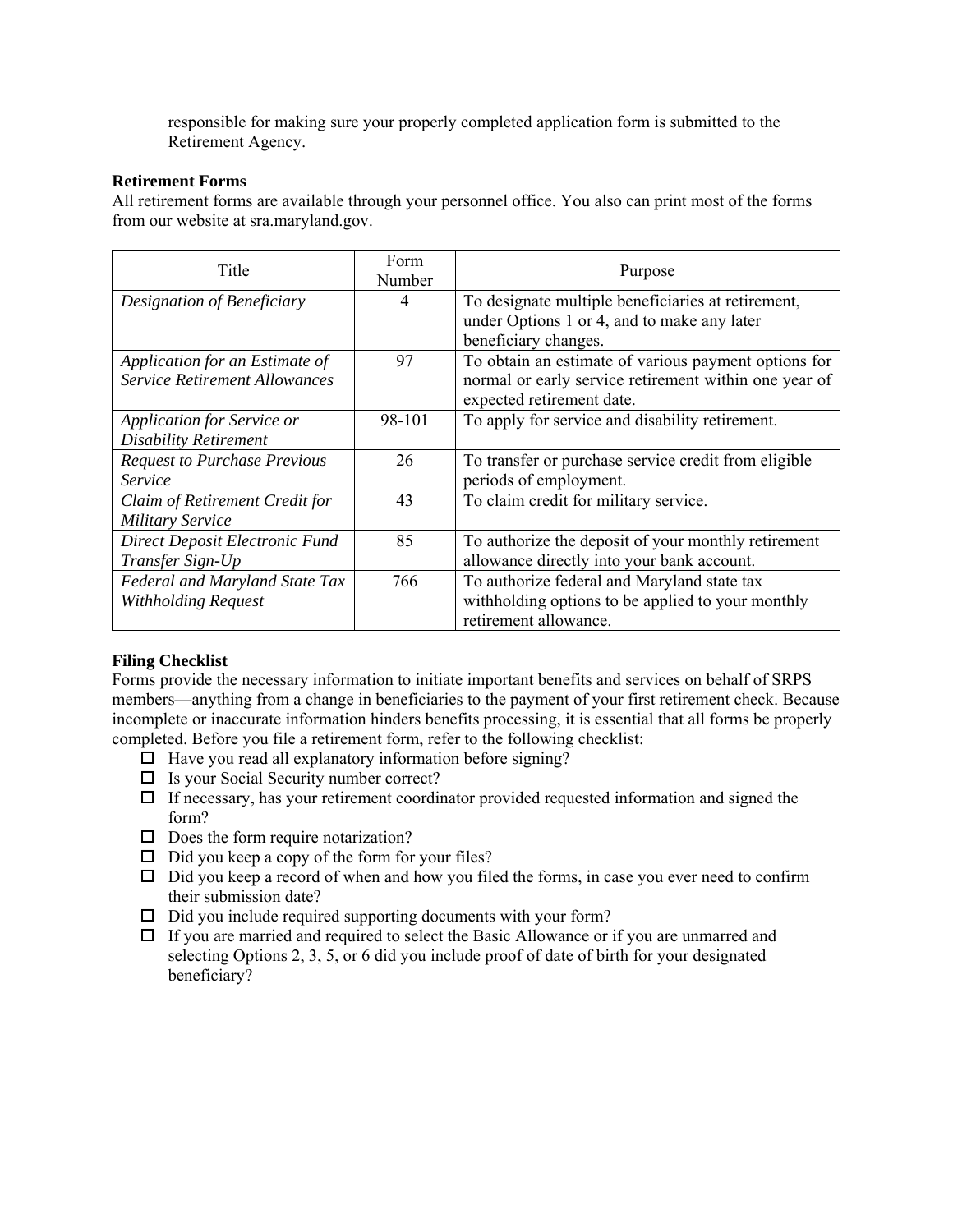# **7. The Deferred Retirement Option Program (DROP)**

The Deferred Retirement Option Program (DROP) provides another path to retirement for eligible members of the Law Enforcement Officers' Pension System. Under this voluntary program, you can "retire" (and begin accumulating your retirement benefits in a DROP account) while you continue to work (and draw a paycheck) with your same employer. While in DROP, your monthly retirement benefits are deposited in a DROP account within the Law Enforcement Officers' Pension System and earn compounded interest for as long as you remain in DROP.

An election to participate in DROP is irrevocable.

When your DROP participation ends, you must terminate employment with your employer. You will receive a one-time payment for the accumulated balance in your DROP account and you will begin receiving your monthly retirement allowance.



# **Eligibility**

You are eligible to participate in the DROP if you have at least 25 years and less than 30 years of creditable service.

# **Enrollment in the DROP**

To begin participation in DROP, eligible members must complete and file the *Deferred Retirement Option Program (DROP) Enrollment Package* with the Retirement Agency stating:

- Member's intent to participate in DROP.
- Member's understanding that the election to participate in DROP is irrevocable.
- Date when the member wants to retire/enroll in the DROP.
- Length of time the member wants to participate in DROP.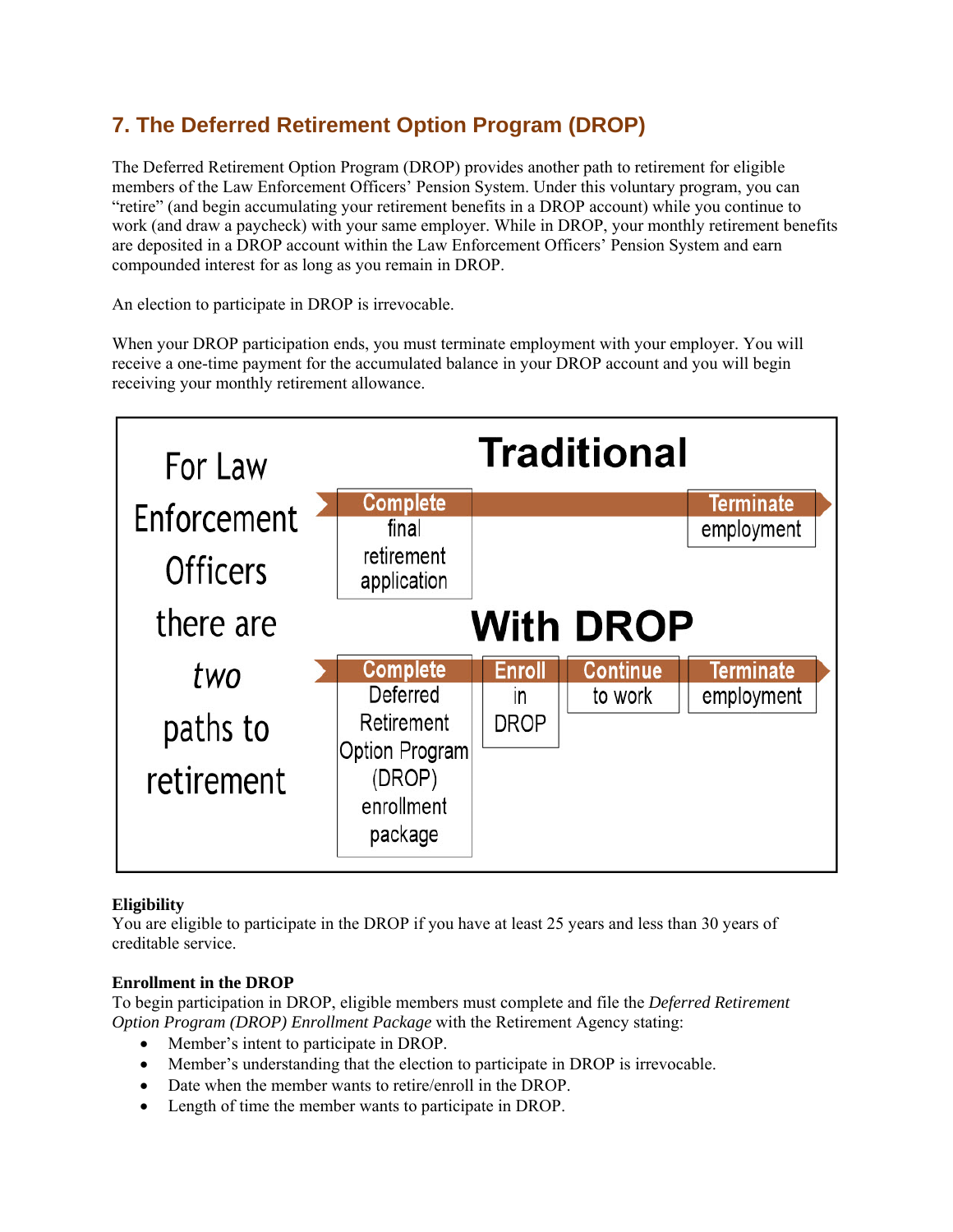Date member will terminate employment with his or her employer.

# **Unused Sick Leave**

As a DROP participant, you may wish to retain all or a portion of your sick leave days to use during your DROP participation. You can choose to have all of your unused sick leave recorded on your *Application for Service or Disability Retirement* or only a portion of your unused sick leave, with the remainder continuing to be available to your use during DROP participation. You will accrue additional sick leave during DROP subject to personnel regulations with your employer.

At the end of DROP participation, any unused sick leave days cannot be re-applied as creditable service in your benefit formula.

# **Effective Date of DROP**

DROP participation begins the first day of the month after the Retirement Agency has accepted all required forms.

Note: If you choose to participate in DROP, the decision is irrevocable. Be sure you clearly understand the provisions of DROP before making your election.

# **Length of DROP Participation**

An officer applying to enter DROP must indicate the length of time he or she wants to participate in the program. The DROP participation period is limited to the lesser of:

- Five years;
- Difference between 30 years and the member's creditable service upon election; or
- A term selected by the member (not to exceed five years).

# **Participation in DROP**

While participating in DROP, the retiree is subject to the personnel law, regulations and policies applicable to an employee and continues to receive compensation, health insurance and other benefits as provided in the Annotated Code of Maryland.

Members in DROP are "retirees" of the Law Enforcement Officers' Pension System. While employed, a DROP participant:

- Makes no employee contributions to the Law Enforcement Officers' Pension System.
- Does not earn any service credit in his or her retirement account.
- Will have no change in the Average Final Compensation used in the benefit formula even if salary increases occur.
- Will have no additional sick leave accrual considered in the benefit formula.
- Will not be subject to any earnings limitations.
- Is not eligible to receive an ordinary disability retirement allowance.
- May be eligible for an accidental disability retirement allowance only if he or she is totally and permanently incapacitated for duty by an occurrence arising out of or in the course of the actual performance of duty that occurs while participating in the DROP, and without the member's willful negligence. (See "Disability Benefits" for eligibility requirements and application instructions for accidental disability retirement.)

# **DROP Benefits**

During each month of DROP participation the retiree's monthly retirement benefit is deposited in a DROP account which earns compounded interest. For DROP accounts established on or after July 1, 2011, interest accrues at the rate of 4% compounded annually; 2% interest is calculated on the beginning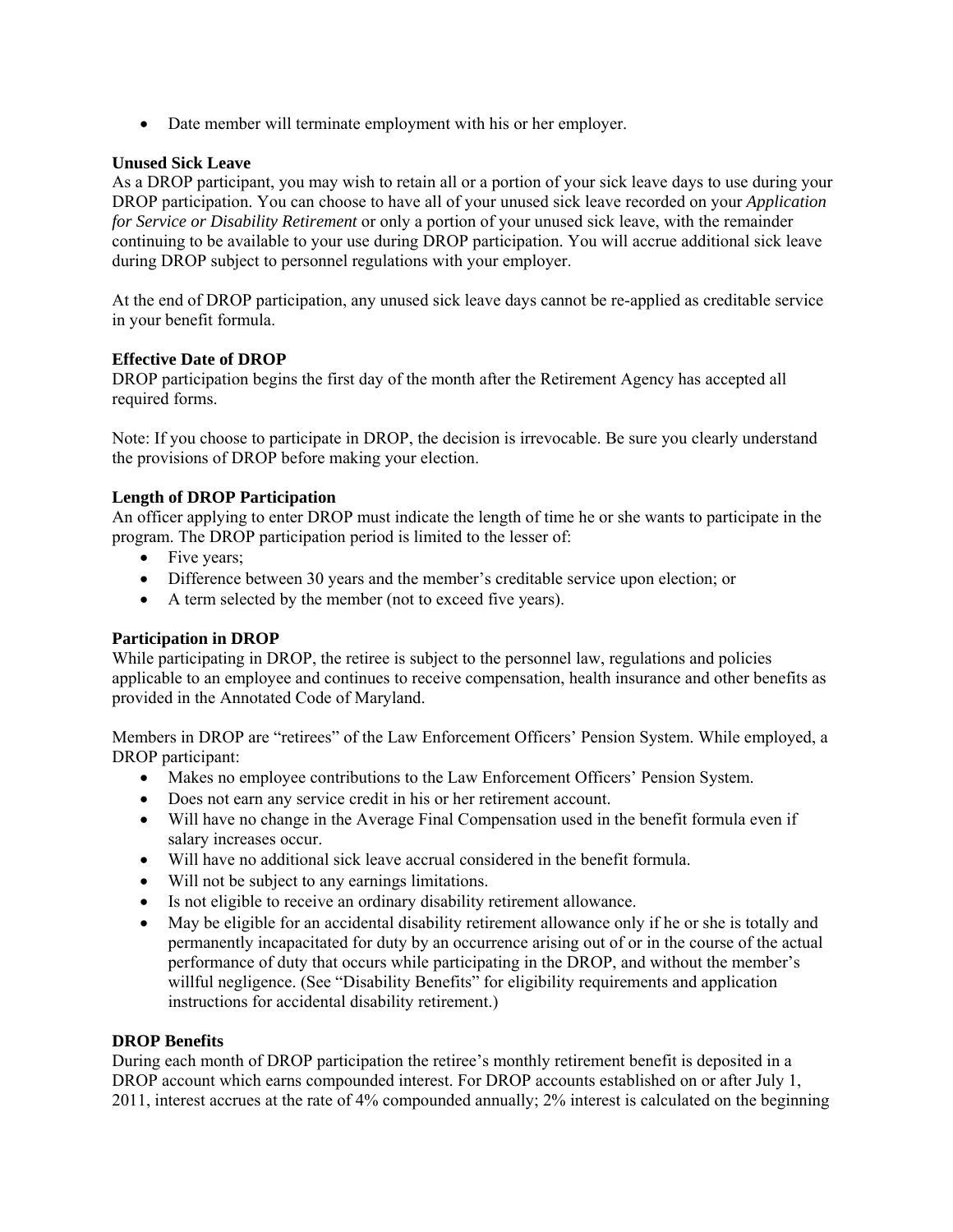balance of the DROP account and 2% is calculated on the ending balance of the DROP account each fiscal year-end.

#### **Termination from DROP**

A retiree's participation in DROP ends when the participant:

- Separates from employment on the DROP termination date the participant selected in the *Deferred Retirement Option Program (DROP) Enrollment Package*, or
- Dies, or
- Is terminated from employment by his or her employer at any time before the date specified on the participant's election form, or
- Elects to shorten the DROP participation period by terminating employment with the participant's employer before the termination date originally selected, or
- Accepts an accidental disability retirement allowance.

Once participation ends, the Retirement Agency will begin paying the retiree the monthly retirement allowance chosen by the retiree at enrollment in DROP, plus any applicable cost of living adjustments. The monthly retirement allowance paid is based on the retiree's creditable service and Average Final Compensation when the retiree elected to participate in DROP.

#### **Payment of DROP Account Balance**

At the end of DROP participation, the Retirement Agency pays the balance in your account within 90 days of the receipt of the *Deferred Retirement Option Program (DROP) Termination Package*. This balance includes all of your monthly retirement allowance payments accrued during your DROP participation and, any applicable cost of living adjustments, as well as accumulated interest.

You can choose to receive a single payment of the entire amount paid directly to you, or you can elect to roll it over into an Eligible Employer Plan or an IRA. Or you can choose to have a portion of the money paid directly to you and rollover the remaining funds.

For any portion that you choose not to roll over, the Retirement Agency is required by law to withhold 20% for federal taxes and 7.75% for Maryland state taxes, if you are a Maryland resident. You should consult a tax advisor to determine if any additional penalties apply.

Meet with your employer 90 days before your DROP termination date to complete the *Deferred Retirement Option Program (DROP) Termination Package*. At that time, general information on the Safe Harbor rules and taxation will be provided.

If a DROP participant dies while in DROP, the balance in his or her DROP account is paid in a lump sum to the surviving spouse. If the participant has no surviving spouse, the amount is paid to the retiree's child(ren) under age 18. If the DROP participant is not survived by a spouse or children under age 18, the balance in the account is paid to the participant's designated beneficiary.

#### **Payment of Monthly Retirement Allowance**

When a retiree concludes participation in DROP, the retiree will begin receiving the monthly retirement allowance, increased by any cost of living adjustments that were made during participation. The monthly benefit is based on the option chosen at the time the member retired. The monthly benefit is not recalculated to account for any increases in salary during DROP participation or for any remaining unused sick leave days.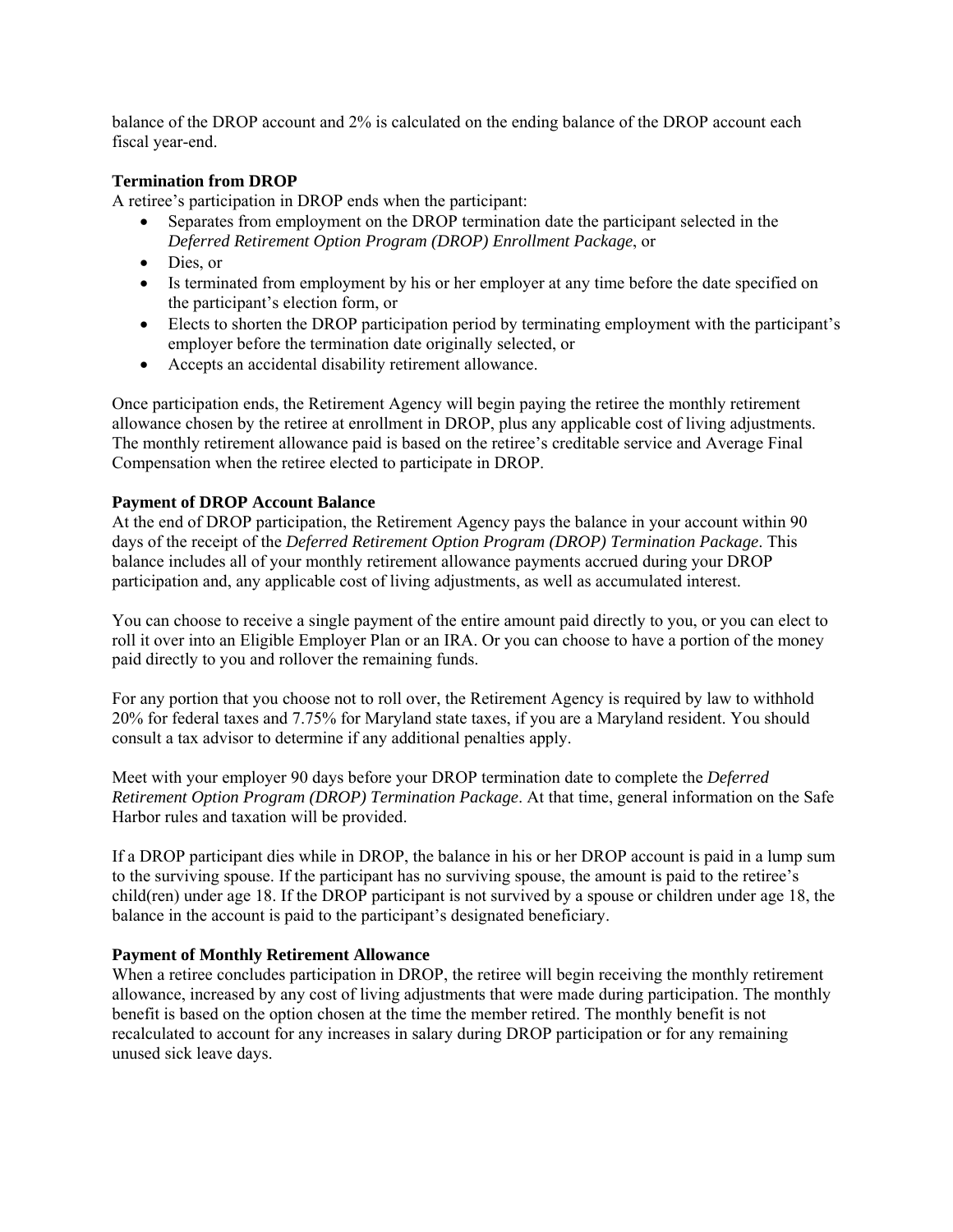# **8. After You Retire and During Retirement**

There are a number of matters to be aware of immediately after you retire and during your retirement, including:

- Reemployment
- Earnings Limitations
- Cost of Living Adjustments
- Payment Method for your Monthly Benefit
- Address Changes
- Tax Reporting
- Garnishment of Pension Benefits
- Voluntary Deductions from Your Retirement Allowance

#### **Reemployment**

When you retire and begin receiving retirement benefits, your intention should be to permanently retire from employment with the state or participating governmental employer. Under no circumstances should your decision to retire be conditioned upon an offer of reemployment, and in fact, no offers of reemployment should be discussed by you and your employer prior to your retirement. Such a preexisting reemployment agreement would signify that there was no intention on your part to retire.

For a minimum of 45 days after your retirement date, you may not be reemployed on a permanent, temporary, or contractual basis by the State. You also may not be reemployed within 45 days after your retirement by any governmental employer that formerly participated in (but withdrew from) the SRPS, and which employed you during its period of SRPS participation.

If after retirement you consider reemployment with the same employer from which you retired (note: all units of Maryland state government, including the University System of Maryland, are considered one employer), you need to be aware of the following important information.

There can be significant consequences to you and the SRPS if you retire before the normal retirement age of your plan and/or before age 59½ and are reemployed with the same employer without a bona fide separation of service.

The Internal Revenue Service (IRS) can impose a significant tax penalty on your income if you are under the age of 59½, retire and begin receiving your monthly retirement benefits, and are reemployed by the same employer from which you retired. In order to avoid this penalty there must be a bona fide separation from service between you and your former employer.

If you retire before your normal retirement age, there are also serious tax consequences to the SRPS if a bona fide separation from service does not take place following your retirement and prior to your reemployment with the same employer.

While the IRS has not specifically defined what constitutes a bona fide separation from service, the more differences between your last job before retirement and the job being performed upon your reemployment, and the longer the break between the date of your retirement and the date of your reemployment, the more likely it is that there has been a bona fide separation of service. If you are reemployed to perform the same job, even if there is a reduction in your work schedule, this would not likely qualify as a bona fide separation of service unless there is a lengthy break in employment. Even arrangements where you are rehired as an "independent contractor" may not meet the IRS standard.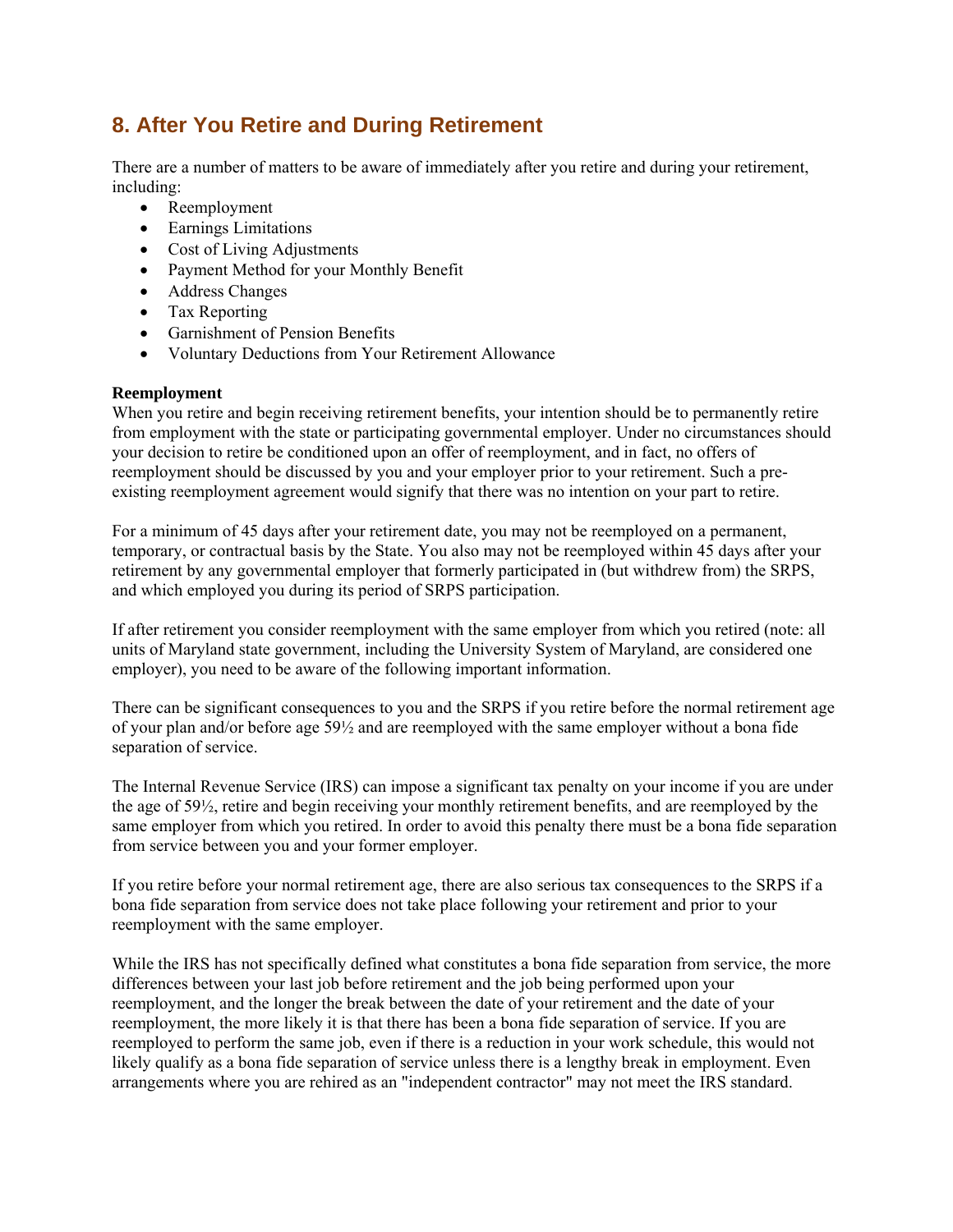If after retirement you consider reemployment with the same employer from which you retired, you may wish to review and discuss this information with the employer and your tax advisor. Failure to do so could result in a significant tax penalty on your income.

#### **Earnings Limitation**

An earnings limitation is the maximum annual income you may earn through reemployment (employment after retirement) without being subject to a reduction of your monthly retirement allowance. Your earnings limitation will be listed on the *Notice of Retirement Allowance* sent to you by the Retirement Agency when you retire.

#### *Service Retirement or Vested Allowance*

If you retired with a service retirement or vested allowance, you are exempt from an earnings limitation.

### *Ordinary Disability*

If you retired with an ordinary disability you are subject to an earnings limitation if:

- You are under normal retirement age (50), and
- You are employed by a participating employer as a probationary status law enforcement officer, a law enforcement officer, or chief, as defined in §3-101 of the Public Safety Article.

If you retired with an ordinary disability retirement, prior to accepting work with the state or a participating employer, please contact the Retirement Agency to determine the effect, if any, your reemployment will have on your monthly retirement benefits.

For an ordinary disability retiree, the earnings limit is the difference between your Average Final Compensation at retirement plus \$5,000\* and your annualized Basic Allowance.

Average Final Compensation  $+ $5,000^* -$  annualized Basic Allowance  $=$  Annual Earnings Limitation

\* This \$5,000 amount may be adjusted each year to reflect changes in the Consumer Price Index.

If an ordinary disability retiree is under normal retirement age, these restrictions apply:

- Retired less than ten years: Reduction of \$1 for every \$2 exceeding the earnings limit.
- Retired at least ten years: Reduction of \$1 for every \$5 exceeding the earnings limit.
- Once you reach age 50: No earnings restrictions apply.

Instead of the earnings limitation under an ordinary disability retirement, your benefit may also be subject to suspension (see "Suspension of Disability Retirement").

#### *Accidental Disability*

If you retired with an accidental disability retirement, you are also exempt from an earnings limitation, but please see "Suspension of Disability Retirement" below.

#### **Suspension of Disability Retirement**

Instead of the earnings limit restrictions that apply if you are retired under an ordinary disability retirement, your ordinary or accidental disability retirement benefit may be subject to suspension based upon your reemployment with the state *or any other employer* that participates in the SRPS.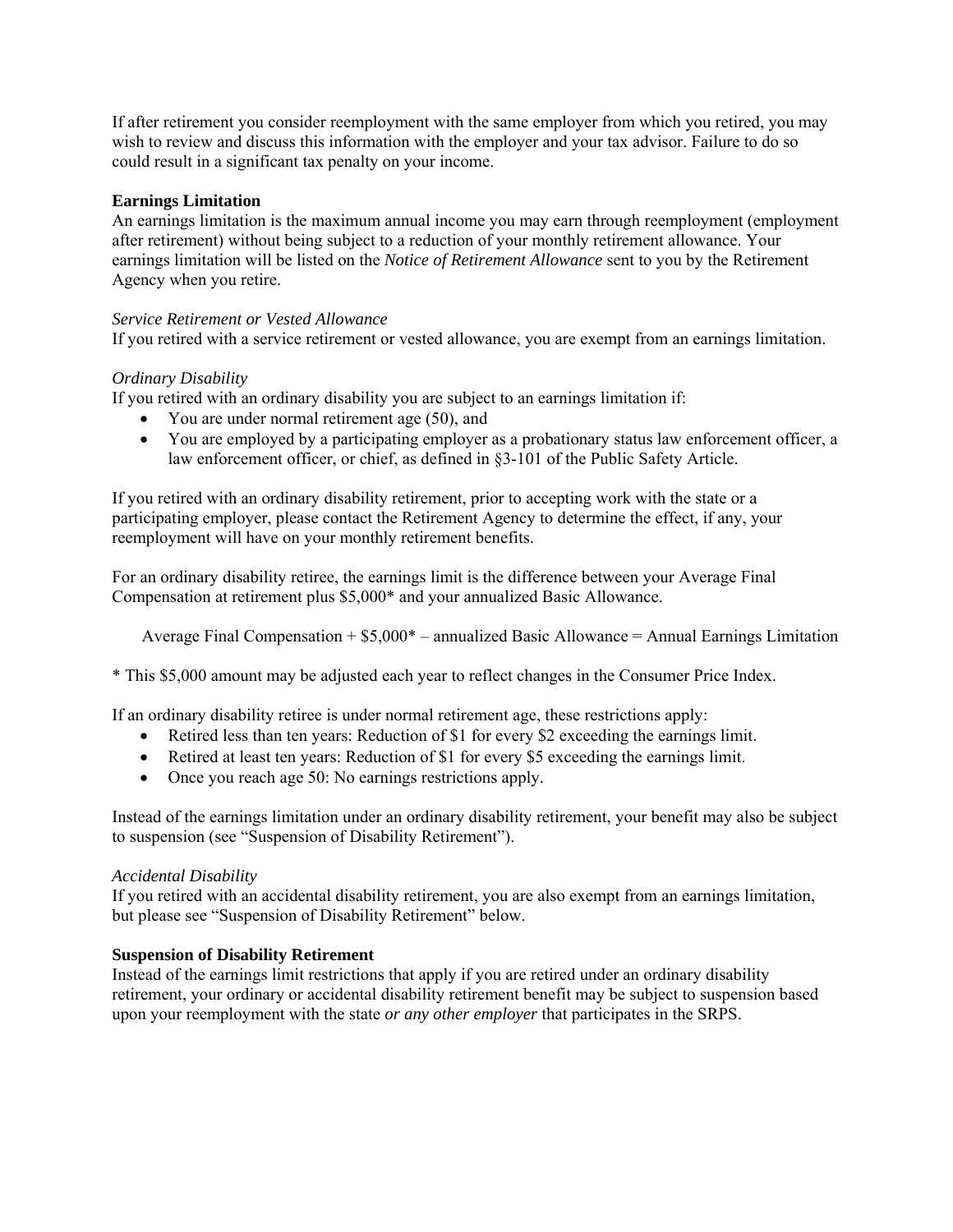Your ordinary or accidental disability allowance may be temporarily suspended if:

- You are under age 50;
- You are employed by a participating employer as a probationary status law enforcement officer, a law enforcement officer, or chief, as defined in §3-101 of the Public Safety Article;
- You began receiving a disability retirement on or after July 1, 1998; and
- You are employed by a participating employer at an annual compensation that is at least equal to your Average Final Compensation at retirement.

If your disability benefit is suspended, it can only be reinstated on the first day of the month following the month in which you ceased employment with the participating employer (reminder: a participating employer is any employer that offers SRPS benefits). Your allowance at the time of reinstatement will be adjusted to reflect the accumulated cost-of-living adjustments during the period of suspension. There is no additional benefit accrued while reemployed by a participating employer.

### **Cost-of-Living Adjustments**

A cost-of-living adjustment (COLA) may be applied to your retirement allowance each July to help benefit payments keep pace with inflation. The annual adjustment is tied to the U. S. Department of Labor's Consumer Price Index (CPI), which is the standard unit of measurement for price changes nationwide. You must be retired at least one year as of July 1 to be eligible to receive the adjustment.

During years in which the CPI produces a negative COLA, a "zero" COLA will be applied. The negative COLA then is carried over and applied against the positive COLA to be paid the following year. If negative COLAs occur for two or more consecutive years, the total negative amount is carried over to be applied against the next positive year or years, until the total required rate deduction has been fully applied.

#### *Adjustment Caps*

The COLA rate may be capped if it exceeds the limits set by your plan.

Members enrolled on or after July 1, 2011

Eligible retirees will receive a COLA capped at 2.5% when the SRPS's investment performance equals or exceeds its assumed actuarial rate of return or capped at 1% in years when the assumed actuarial rate is not met.

Members enrolled before July 1, 2011

Generally, a two-part adjustment applies as follows:

- For the portion of the benefit based upon service earned before July 1, 2011, the COLA rate for eligible retirees is capped at 3% and is not tied to investment performance.
- For the portion of the benefit based upon service earned on or after July 1, 2011, the COLA is capped at 2.5% when the SRPS's investment performance equals or earns or exceeds its assumed actuarial rate of return or capped at 1% in years when the assumed actuarial rate is not met.

Note: For certain members who transferred to LEOPS from the Employees' Retirement System, different COLA provisions may apply. Please contact the Retirement Agency for details.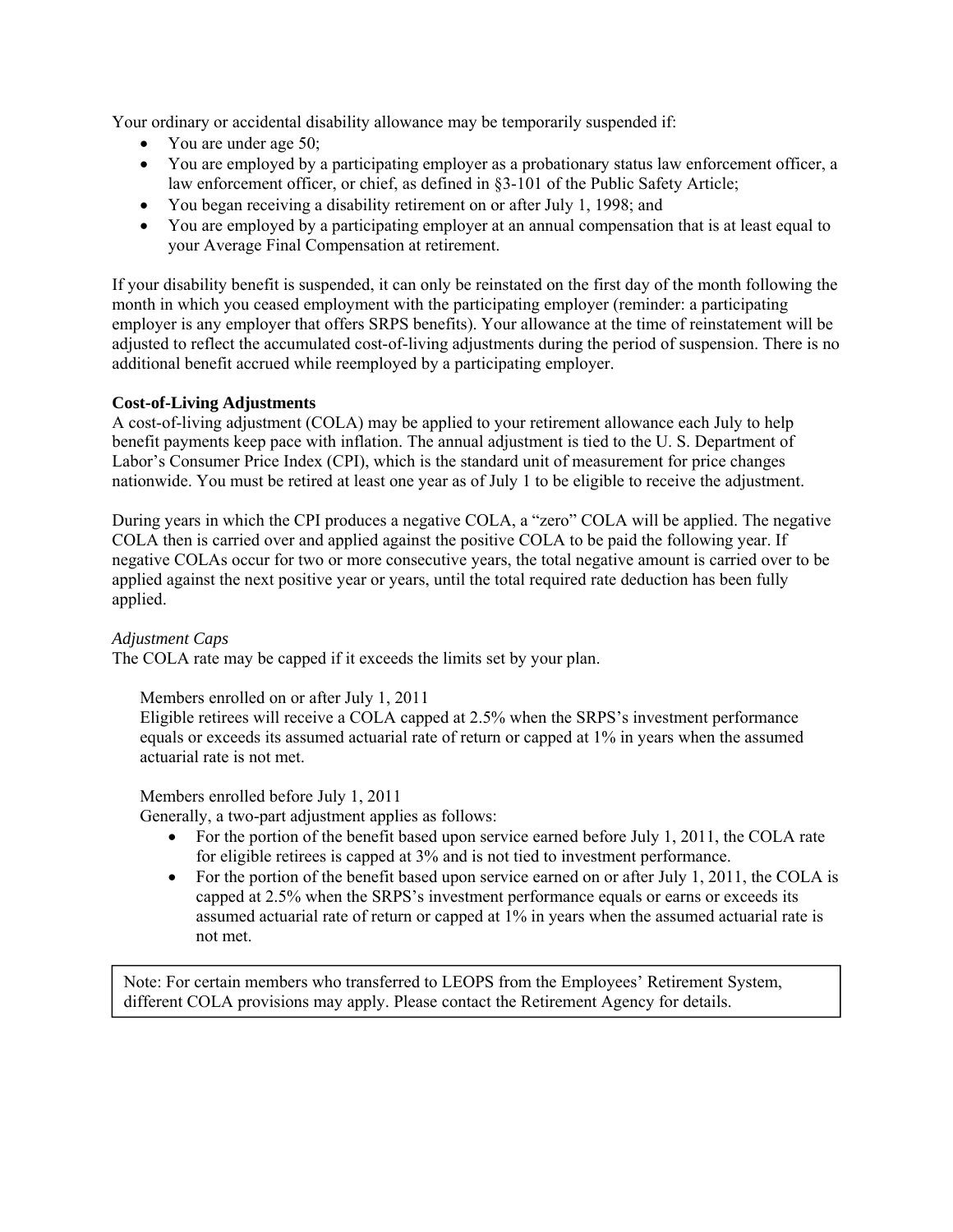#### **Method of Payment**

To ensure the timely delivery of benefit payments, the Retirement Agency has instituted a mandatory direct-deposit policy for the payment of monthly benefits.

Payments are issued on the last day of each month. Because the payments are sent electronically, funds post immediately to the retiree's bank account. With your first direct deposit, you will receive by mail an advice slip listing your payment amount and withholdings (taxes, health insurance, etc.). Thereafter, advice slips are issued in January, July and whenever your net benefit amount changes.

If you need to change your bank account information, please submit to the Retirement Agency a new *Direct Deposit – Electronic Funds Transfer Sign-Up Form* (Form 85).

#### **Address Changes**

It's important that you maintain a current mailing address on file with the Retirement Agency for tax statements, newsletters, and special bulletins issued throughout the year. To ensure prompt delivery of this information, you must keep the Retirement Agency apprised of any address changes during your retirement. For your protection, you are required to notify the Retirement Agency of address changes in writing. We cannot accept this information by phone.

#### **Tax Reporting**

Retirees are required to pay both federal and state taxes on their Maryland state pension income. Each January, the Retirement Agency issues an IRS Form 1099-R to all retirees. This tax statement provides information you will need for filing your annual tax returns.

When you file for retirement, you are asked to complete a *Federal and Maryland State Tax Withholding Form* (Form 766). If you elect not to have taxes withheld as a deduction from your monthly allowance, you may be required to make quarterly estimated payments to the appropriate taxing authority. If you reside in another state after you retire, your pension may be subject to that state's taxes.

The Retirement Agency does not provide tax advice. Payment of tax is your responsibility. You should contact a tax consultant or the appropriate taxing authority for specific information regarding your tax liabilities.

#### **Garnishment of Pension Benefits**

Generally, a retiree's pension benefits are not subject to assignment, garnishment, execution, lien or attachment. These situations may occur, however, in cases involving divorce, alimony, child support, and unpaid taxes. A portion of the benefit may be assigned or transferred to a former spouse by court order or agreement incorporated in a court order consistent with regulations adopted by the SRPS Board of Trustees.

#### **Voluntary Deductions From Your Retirement Allowance**

When you retire, you may request various voluntary deductions from your allowance. Check with your personnel office and benefits coordinator for information on what deductions you may have taken from your allowance.

#### **Retiree Health Benefits**

Continuing health coverage through your employer may be available to retirees who meet the eligibility requirements.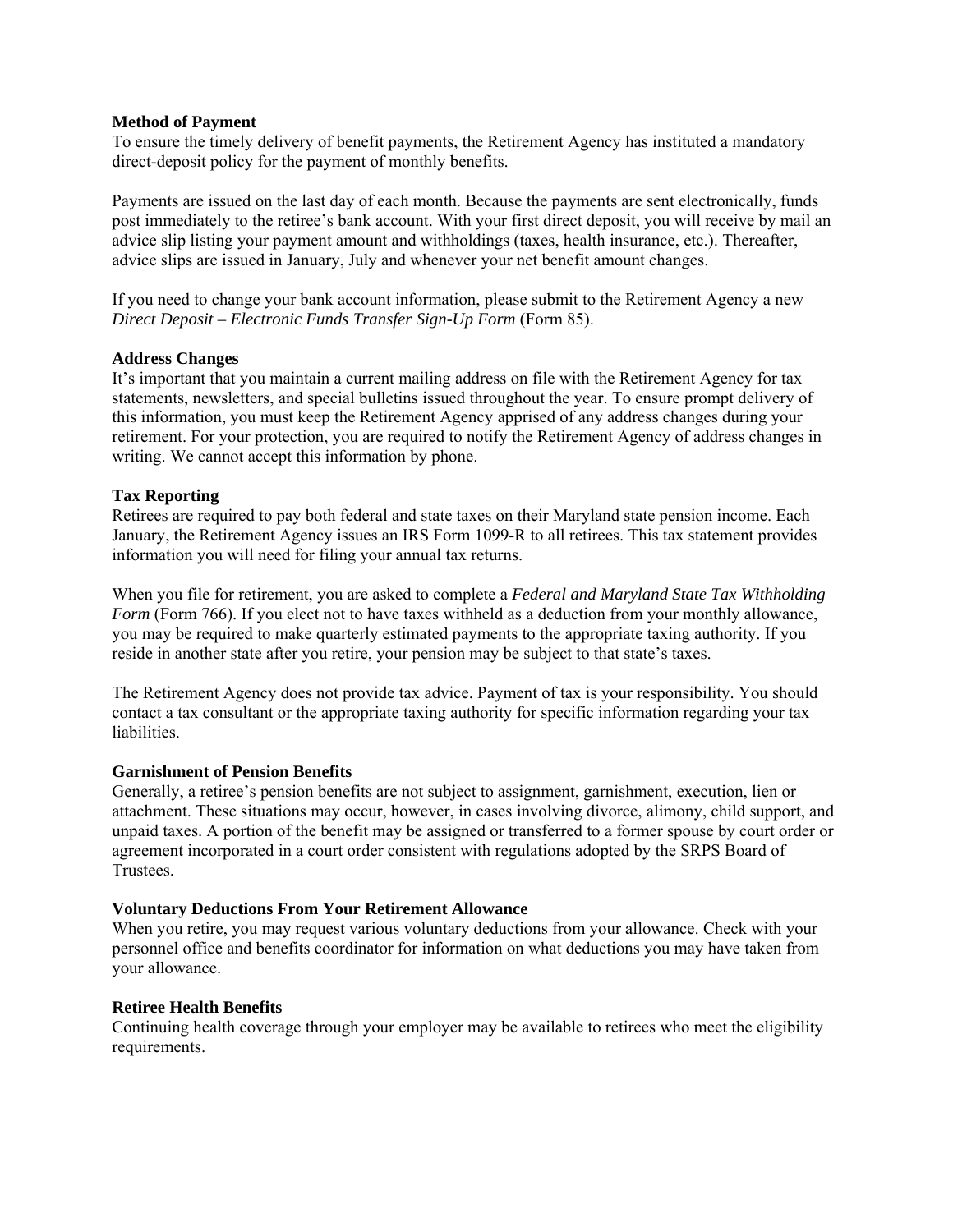#### *Retired State of Maryland Employees*

Health benefits for retired State of Maryland employees are administered by the Department of Budget and Management, Employee Benefits Division.

For additional information on matters regarding retiree health benefits, State of Maryland employees should contact:

> Maryland State Department of Budget and Management Employee Benefits Division 301 West Preston Street, Room 510 Baltimore, MD 21201 410-767-4775 or 1-800-30-STATE (outside Baltimore-Washington area) www.dbm.maryland.gov/benefits

*Employees Retired from Employment with Participating Employers*  Health benefits for retired employees of participating employers are administered by those participating employers.

For additional information on matters regarding retiree health benefits, non-state of Maryland employees should contact their human resources or personnel office.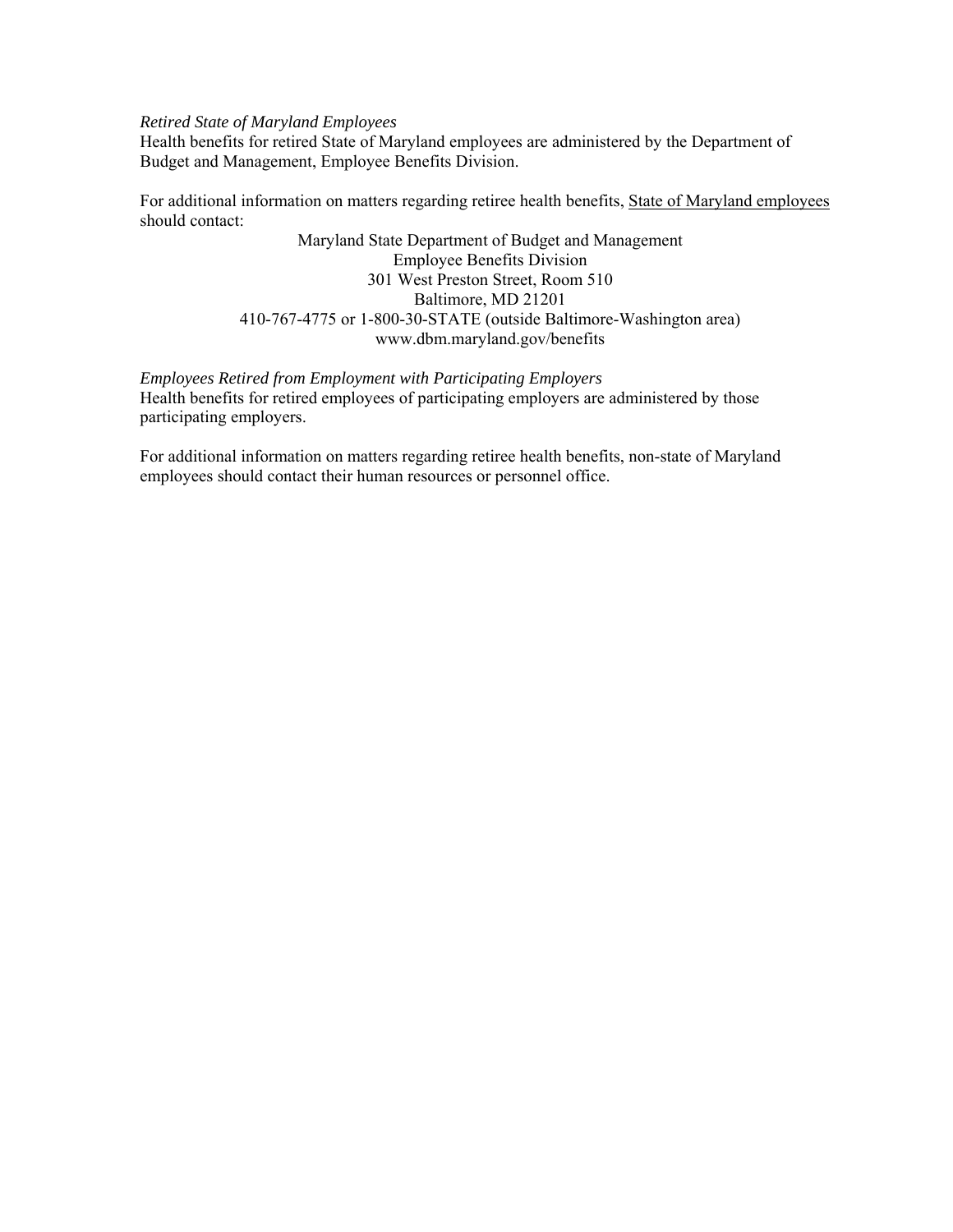# **8. SRPS Resources**

The Retirement Agency offers a number of resources to help you stay informed of benefit matters throughout your career. Some of these resources provide you with information specific to your account, while others provide general information on your pension plan. The more you know about your pension plan, the better able you are to prepare for the future. We encourage you to take advantage of all available resources and to contact us whenever you need special assistance.

#### **mySRPS**

The Retirement Agency offers a secure online participant portal, mySRPS. You can use mySRPS to view your account information, to make changes to your account, and to securely contact the Retirement Agency via email. If you are not already registered for mySRPS, please visit our website, sra.maryland.gov, click on the "mySRPS Login" button in the upper right hand corner of the homepage, select the "Register" button, and then follow the on screen directions.

#### **Automated Phone System**

Our automated phone system is available to you at any time. You can access the automated telephone system by calling 410-625-5555 or 1-800-492-5905.

To protect the confidentiality of member accounts, a member must enter his or her Social Security number and four-digit personal identification number (PIN) before accessing personal account information via the automated phone system.

Retirement Benefits Specialists are available by phone, at the same numbers listed above, from 8:30 a.m. to 4:30 p.m. weekdays to answer basic benefit questions.

#### **Office Visits**

You may schedule an appointment to meet with a retirement benefits specialist if you require assistance that cannot be provided by phone or letter. While walk-in counseling appointments are welcome, we recommend that members schedule appointments in advance for quickest service.

> Office Location: 120 East Baltimore Street, 14th Floor Baltimore, Maryland 21202-6700 Counseling Hours: 9:00 a.m. to 3:30 p.m.

To schedule an appointment: Visit our website at sra.maryland.gov and select the Contact option, or call 410-625-5555 or 1-800-492-5909

#### **Inquiries by Letter or Email**

The Retirement Agency maintains a correspondence unit to respond to written inquiries regarding benefit matters. When making an inquiry in writing, remember to be specific about the information needing clarification and include copies of any related documents, such as your Personal Statement of Benefits. Be sure to identify yourself by full name and mailing address. You should also provide a daytime telephone number.

#### **Newsletters**

The Retirement Agency publishes two newsletters: *The Mentor* and *Retiree News & Notes*.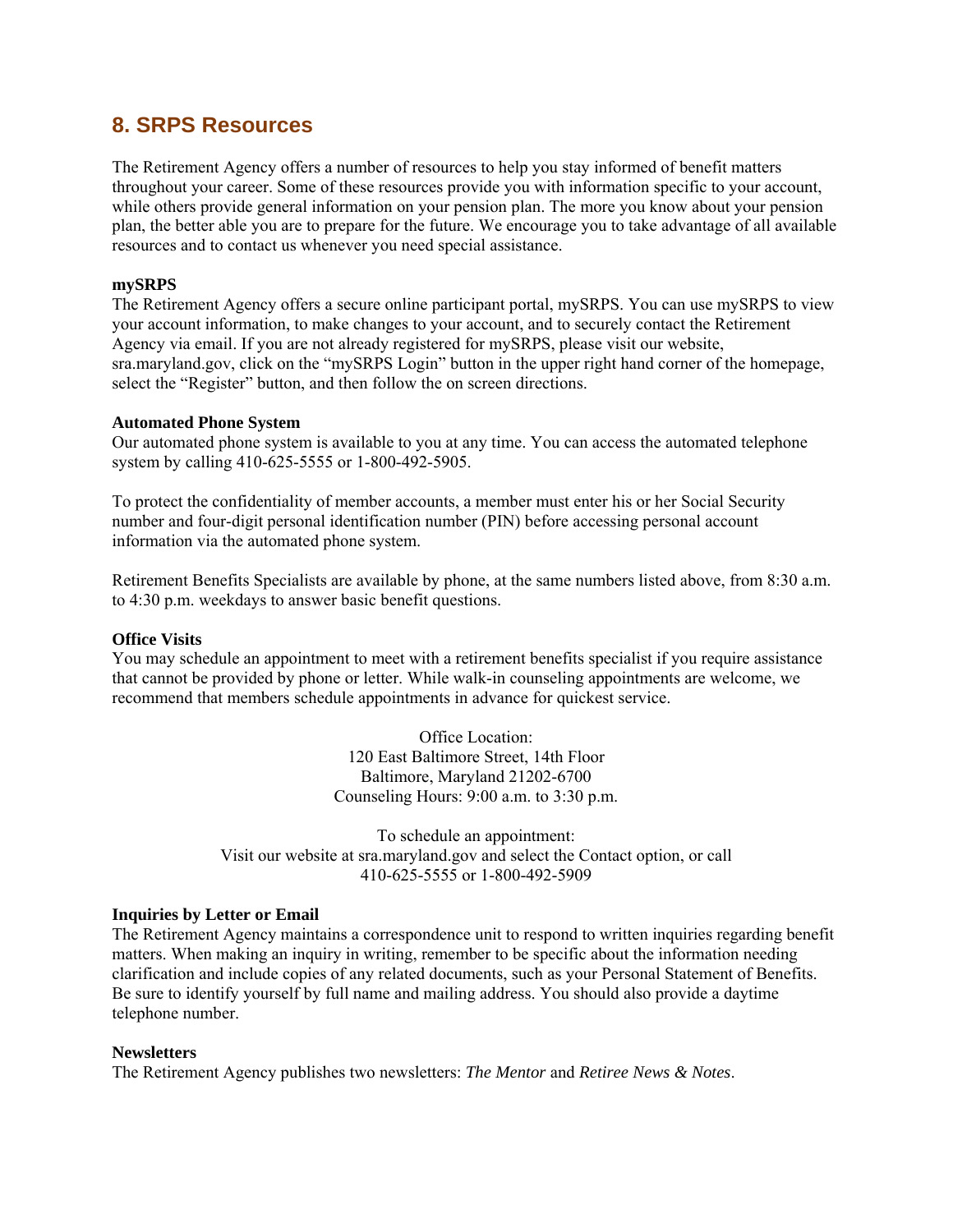*The Mentor* is targeted to members of the SRPS and is distributed electronically through your Retirement Coordinator. You may also view the current and prior editions of the newsletter on our website, sra.maryland.gov.

*Retiree News & Notes* is targeted to retirees of the SRPS and is mailed to your address twice a year. You also may view the current and prior editions of the newsletter on our website, sra.maryland.gov.

#### **Personal Statement of Benefits**

While you are an active member, each fall the Retirement Agency will create an individualized statement of your retirement benefits. Your Personal Statement of Benefits highlights everything you need to know about your account – from the amount of service credit and beneficiaries on your record to estimates of future pension income. We encourage you to use this information to verify your account data for accuracy and to contact the Retirement Agency with any changes necessary to correct your account. You may view your current and previous Personal Statement of Benefits by logging into your mySRPS account (see mySRPS above).

#### **Seminars**

The Retirement Agency offers various seminars spanning the entire period of membership – from enrollment to retirement. Our Pre-Retirement seminar is highly recommended for members who are within two to three years of retirement. Contact your Retirement Coordinator for information on current seminars or view that information on our website, sra.maryland.gov.

#### **Your Retirement Coordinator**

For certain retirement matters, you'll need to contact your retirement coordinator, whose office will assist you with basic retirement matters such as your filing the necessary forms to keep your account records current and your benefits in force. Your coordinator will also distribute Retirement Agency newsletters and bulletins to keep you up-to-date on important benefit information.

However, keep in mind that your retirement coordinator is not an agent of the SRPS and is not authorized to advise you on specific matters concerning the details of your account. For this type of assistance, you must contact the Retirement Agency.

#### **Internet**

The Retirement Agency maintains an internet website which features basic information about the SRPS, an archive of recent Retirement Agency newsletters and annual financial reports, useful forms and links to other sites of interest.

#### **Confidentiality**

Under Maryland's Public Information Act, all information in a member's retirement records is confidential including addresses, telephone numbers, birth dates and enrollment dates. Accordingly, the Retirement Agency generally can disclose information only to the member who holds the account. The member must furnish written authorization to release this information to a third party. There are exceptions to this rule including (but not limited to):

- Certain personnel of the member's employer.
- After the death of the member, the member's beneficiary, personal representative, or other person who has a valid claim to the member's benefits.
- Court-ordered release of information to a third party.

Note: Certain member information for elected and appointed officials is exempt from the confidentiality rule. Also, if asked, the Retirement Agency may state whether an individual is receiving a pension or not.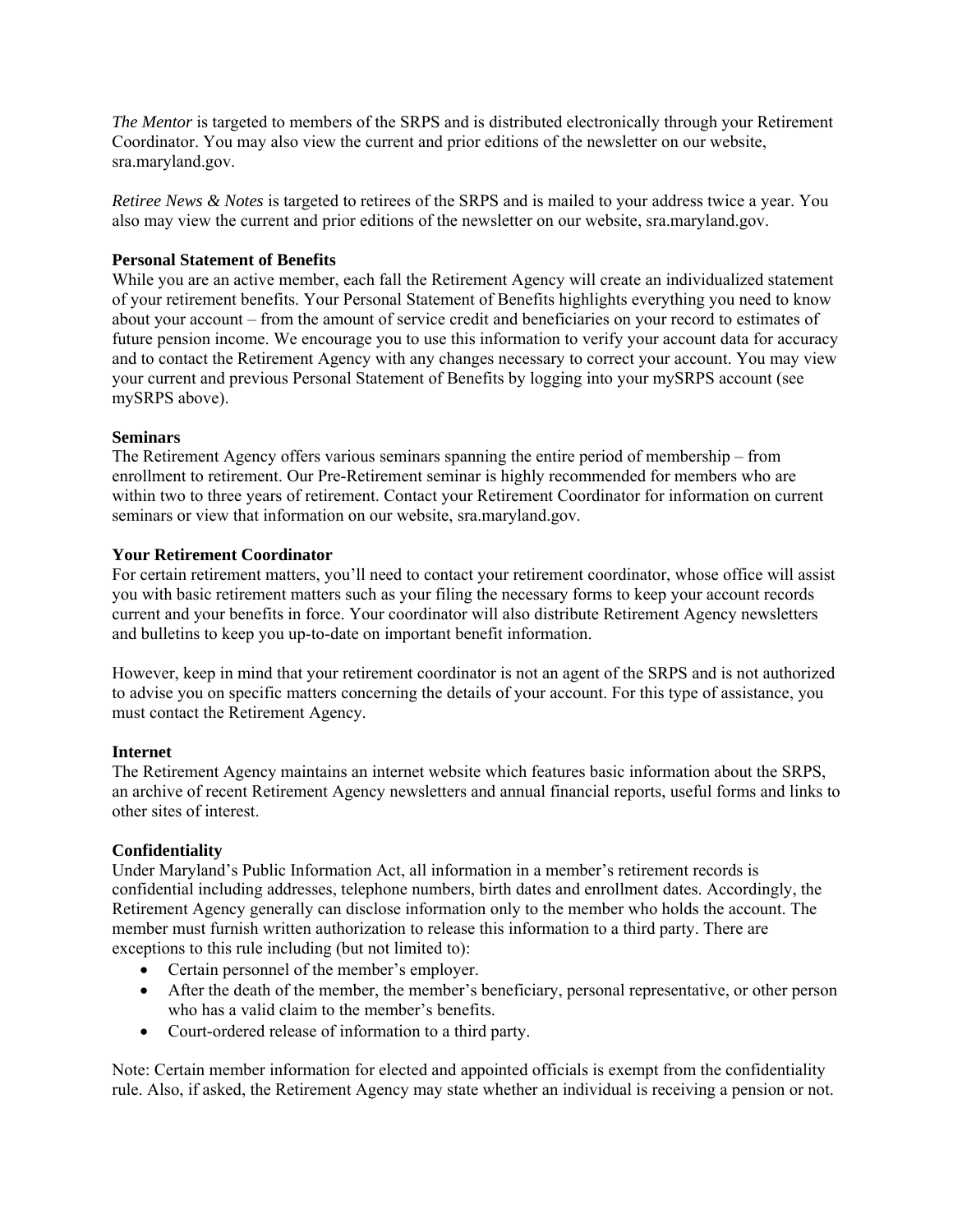### **Conflicts**

Division II of the State Personnel and Pensions Article of the Annotated Code of Maryland and Title 22 of the Code of Maryland Regulations control in resolving questions regarding the policies and benefits of the SRPS.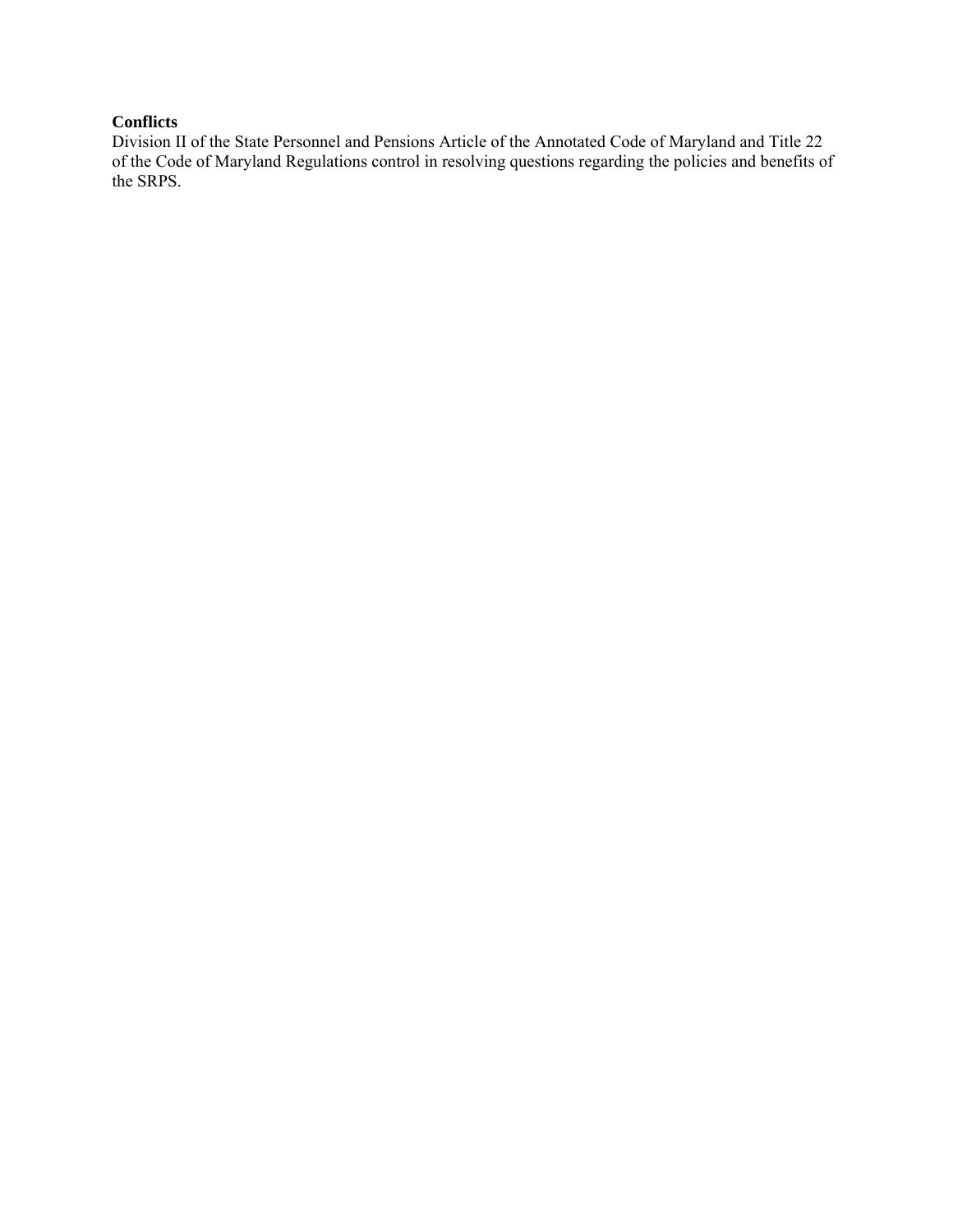# **Glossary of Terms**

| <b>Accumulated Contributions</b> | The balance of member contributions and regular interest earned<br>on those member contributions.                                                                                                                                                                                                                            |
|----------------------------------|------------------------------------------------------------------------------------------------------------------------------------------------------------------------------------------------------------------------------------------------------------------------------------------------------------------------------|
| Actuary                          | An expert who analyzes risks and computes rates according to<br>probabilities which are based on known experience.                                                                                                                                                                                                           |
| Average Final Compensation (AFC) | Average earnable compensation that is computed in accordance<br>with state law. For members hired on or after July 1, 2011, the<br>AFC is the average of their five highest consecutive earning<br>years. The AFC for members hired before July 1, 2011, is the<br>average of their three highest consecutive earning years. |
| <b>Basic Allowance</b>           | Maximum benefit payable to a retiree based on member's total<br>creditable service and average final compensation. Provides 50%<br>survivor benefit to retiree's spouse or qualifying children.                                                                                                                              |
| Beneficiary                      | Individual(s) named by a member or retiree to receive benefits in<br>the event of the member or retiree's death.                                                                                                                                                                                                             |
| <b>Contingent Beneficiary</b>    | Individual(s) named to receive benefits in the event that all<br>primary beneficiaries die before the member/retiree or otherwise<br>lose rights as beneficies.                                                                                                                                                              |
| Cost-of-Living Adjustment (COLA) | Annual adjustment of state pension benefit based on changes to<br>the Consumer Price Index and capped as provided by state law.                                                                                                                                                                                              |
| Creditable Service               | The service credit that is recognized for computing benefit<br>amount.                                                                                                                                                                                                                                                       |
| Earnable Compensation            | A member's annual salary rate payable for working the normal<br>time in the member's position.                                                                                                                                                                                                                               |
| <b>Eligibility Service</b>       | The service credit that is recognized for determining eligibility<br>for a benefit.                                                                                                                                                                                                                                          |
| <b>Fiscal Year</b>               | The annual period beginning July 1 and ending June 30.                                                                                                                                                                                                                                                                       |
| <b>Medical Board</b>             | A panel of three doctors (and up to three alternates), appointed<br>by the SRPS Board of Trustees, who review, investigate and<br>make preliminary determinations on claims for disability<br>retirement.                                                                                                                    |
| Normal Retirement Age            | 50 years of age.                                                                                                                                                                                                                                                                                                             |
| Participating Employer           | Public employer that employs individuals who are eligible for<br>membership in a State Retirement or Pension System.                                                                                                                                                                                                         |